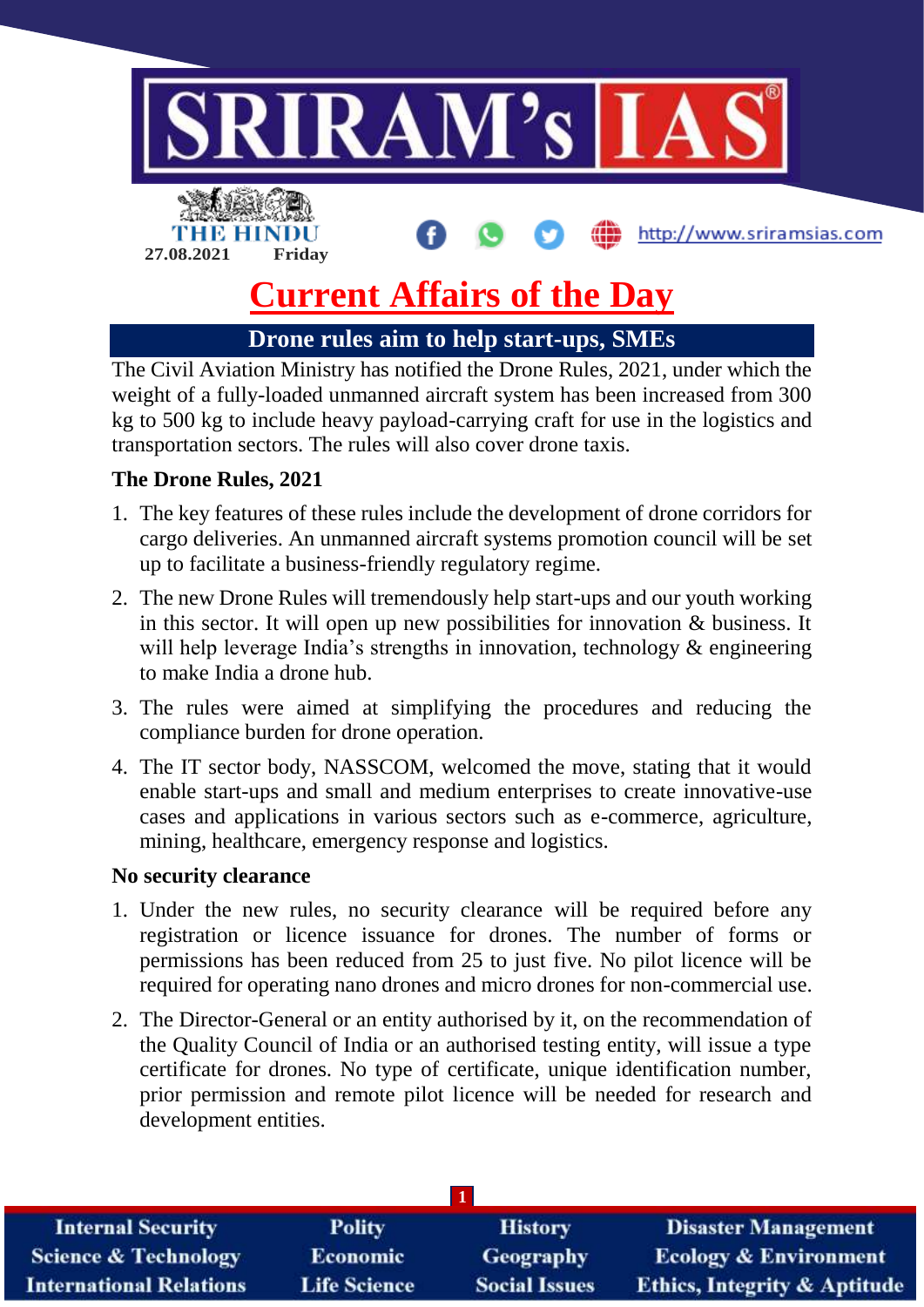

3. The import of drones will be regulated by the Directorate General of Foreign Trade. There will be no restriction on foreign ownership in Indian drone companies.

## **Digital Sky Platform**

- 1. Importing and manufacturing drones purely for exports are now exempt from type certification and unique identification numbers. Manufacturers and importers will be able to generate their drones' unique identification numbers on the Digital Sky Platform through the self-certification route.
- 2. The online registration of all drones will happen through the Digital Sky Platform.
- 3. An interactive airspace map with green, yellow, and red zones will be displayed on the Digital Sky Platform. The yellow zone has been reduced from 45 km to 12 km from the airport perimeter. No permission will be required for operating a drone in the green zones and up to 200 feet in the area between eight and 12 km from the airport perimeter.
- 4. Safety features like 'no permission-no take-off', real-time tracking beacon, geo-fencing, etc., will have to be notified soon. A minimum six-month lead time will be given for compliance.
- 5. A remote pilot licence holder enlisted on the Digital Sky Platform will only be allowed to operate a drone covered under the Rules. The training and examination will be conducted by an authorised drone school. The Directorate General of Civil Aviation will prescribe the training requirements, oversee the schools and provide pilot licences online.
- 6. Carriage of arms, ammunition, explosives and military stores and so on on drones has been prohibited.

## **'Will hear plea for life ban on convicted MPs, MLAs at length'**

1. The Supreme Court has decided to hear "at length" a plea that convicted parliamentarians and State legislators, former and sitting, should be disqualified and banned for life from contesting elections to Parliament or Assemblies.

| <b>Internal Security</b>        | <b>Polity</b>       | <b>History</b>       | <b>Disaster Management</b>              |  |  |  |
|---------------------------------|---------------------|----------------------|-----------------------------------------|--|--|--|
| <b>Science &amp; Technology</b> | <b>Economic</b>     | <b>Geography</b>     | <b>Ecology &amp; Environment</b>        |  |  |  |
| <b>International Relations</b>  | <b>Life Science</b> | <b>Social Issues</b> | <b>Ethics, Integrity &amp; Aptitude</b> |  |  |  |